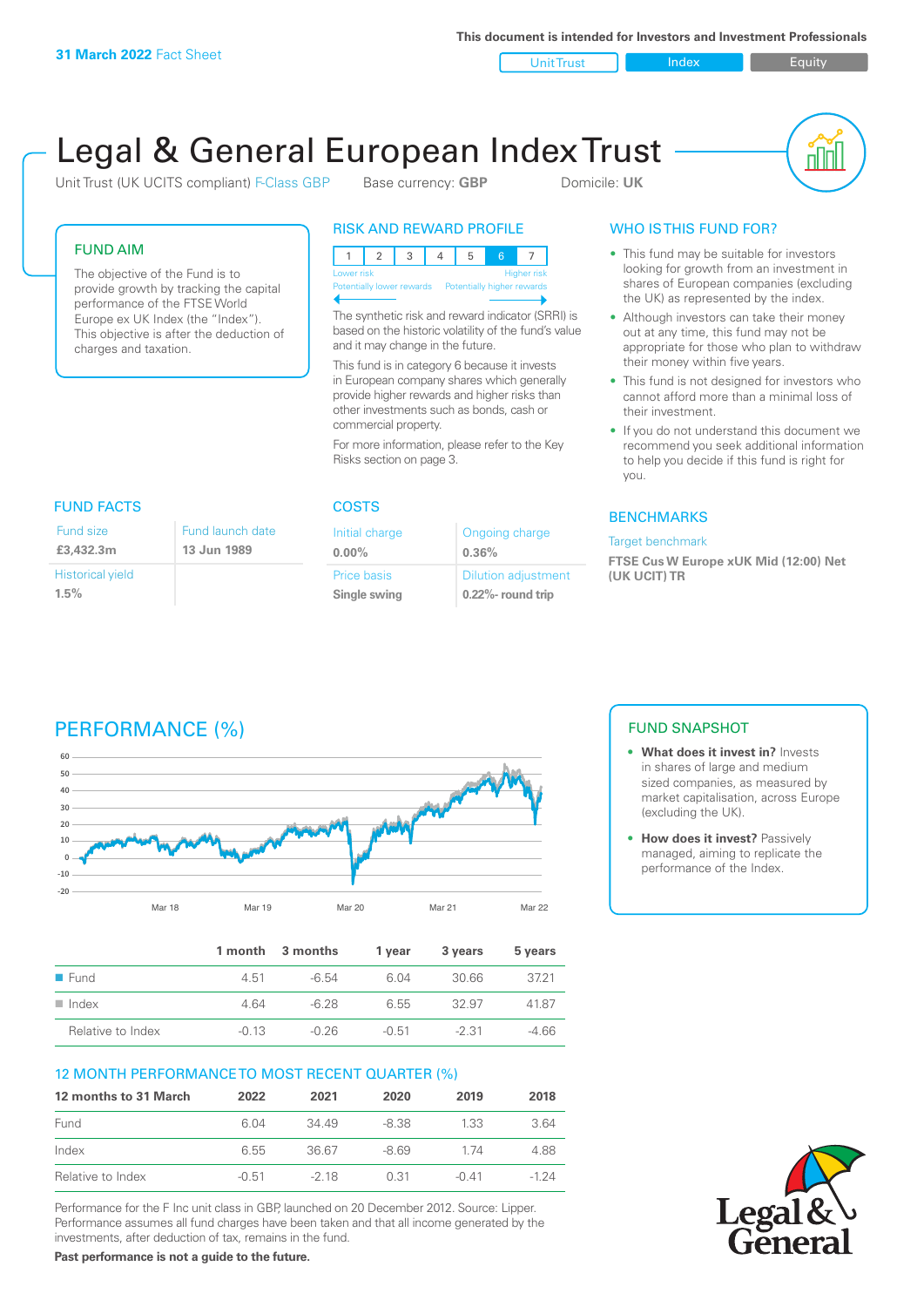# Legal & General European Index Trust

Unit Trust (UK UCITS compliant) F-Class GBP

# PORTFOLIO BREAKDOWN

All data sources are a combination of LGIM and the Fund Accountant unless otherwise stated. Totals may not sum to due to rounding. In order to minimise transaction costs, the Fund will not always own all the assets that constitute the index and on occasion it will own assets that are not in the index. The number of fund holdings can also differ from the index due to corporate events and proxy holdings.



#### SECTOR (%)

| $\blacksquare$ Industrials | 17.3 |
|----------------------------|------|
| $\blacksquare$ Health Care | 16.6 |
| $\blacksquare$ Financials  | 16.5 |
| ■ Consumer Discretionary   | 12.6 |
| ■ Consumer Staples         | 9.5  |
| ■ Technology               | 8.8  |
| <b>Basic Materials</b>     | 5.0  |
| $\blacksquare$ Utilities   | 4.2  |
| ■ Energy                   | 4.2  |
| Telecommunications         | 3.6  |
| ■ Real Estate              | 1.7  |
|                            |      |

#### COUNTRY (%)

|            | France      | 21.6 |  |
|------------|-------------|------|--|
| E)         | Switzerland | 20.7 |  |
|            | Germany     | 17.0 |  |
|            | Netherlands | 9.0  |  |
| $\bigodot$ | Sweden      | 7.2  |  |
| ♦          | Denmark     | 5.3  |  |
|            | Italy       | 5.2  |  |
|            | Spain       | 4.8  |  |
|            | Finland     | 2.7  |  |
|            | Other       | 6.7  |  |
|            |             |      |  |



#### MARKET CAPITALISATION (%) TOP 10 HOLDINGS (%)

| ■ Large            | 81.3 |
|--------------------|------|
| $\blacksquare$ Mid | 18.7 |

■ Top 10 holdings 23.5% Rest of portfolio 76.5% No. of holdings in fund 520 No. of holdings in index 514

| Nestle                           | 44  |
|----------------------------------|-----|
| Roche Holding                    | 3.6 |
| ASML                             | 32  |
| Novartis                         | 22  |
| Novo Nordisk B                   | 22  |
| Lymh Moet Hennessy Louis Vuitton | 22  |
| <b>SAP</b>                       | 15  |
| Totalenergies                    | 15  |
| Sanofi                           | 1.4 |
| Siemens                          | 13  |
|                                  |     |



The Index Fund Management team comprises 25 fund managers, supported by two analysts. Management oversight is provided by the Global Head of Index Funds. The team has average industry experience of 15 years, of which seven years has been at LGIM, and is focused on achieving the equally important objectives of close tracking and maximising returns.